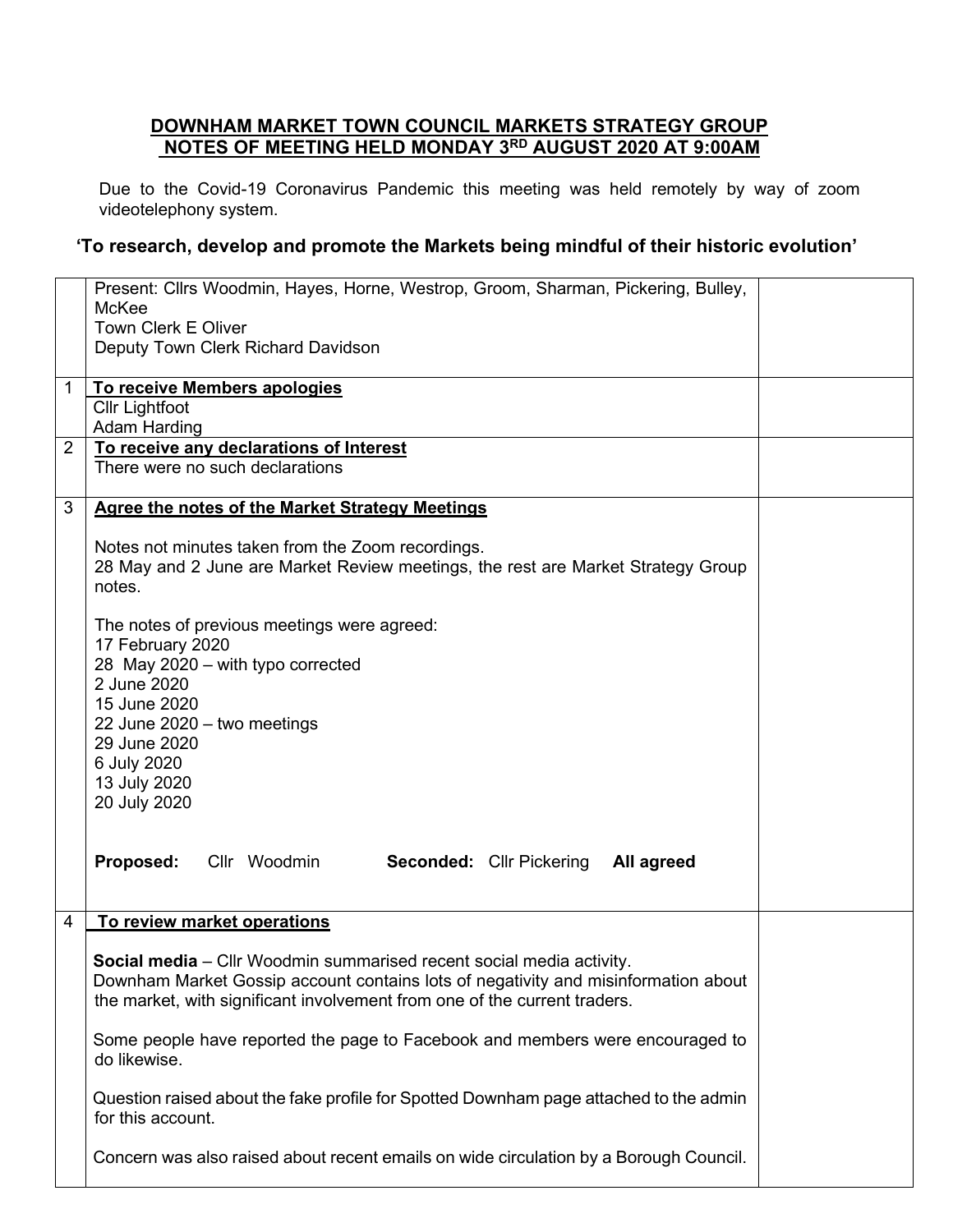|   | Concern was also raised about the negativity being generated by traders themselves<br>and how this will impact the success of the market.                                                                                                                                                                                                                                                                                                                              |  |
|---|------------------------------------------------------------------------------------------------------------------------------------------------------------------------------------------------------------------------------------------------------------------------------------------------------------------------------------------------------------------------------------------------------------------------------------------------------------------------|--|
|   | It was noted that the positive atmosphere on the Friday market is in stark contrast to<br>the Saturday market.                                                                                                                                                                                                                                                                                                                                                         |  |
|   | Promotion of the market and our safety measures, and a drop in footfall nationally was<br>highlighted, as well as the variety of goods on offer in comparison to other local markets.                                                                                                                                                                                                                                                                                  |  |
|   | Suggestions were discussed to vary the stalls on offer including craft stalls, encouraging<br>young traders, offer a 'free' market stall, a new trader starter kit/gazebo, look for a shoe<br>or clothing stall, a charity stall, a survey monkey to elicit public preferences, advertising<br>in the local (free?) press, press releases, radio publicity, use quotes from local<br>businesses focussing on the wider benefits of coming to DM as well as the market, |  |
|   | The Clerk and Cllr Hayes suggested forming a group to focus on advertising the market<br>and the wider promotion of the town and develop a marketing strategy for the whole<br>Council. This may be an outcome from Full Council tomorrow evening.                                                                                                                                                                                                                     |  |
|   | It was agreed to focus on being proactive rather than reactive.                                                                                                                                                                                                                                                                                                                                                                                                        |  |
|   | Cllr Hayes mentioned a diploma in market management.                                                                                                                                                                                                                                                                                                                                                                                                                   |  |
| 4 | <b>Feedback from correspondence</b>                                                                                                                                                                                                                                                                                                                                                                                                                                    |  |
|   | The Clerk confirmed that she had sent the letter to the trader who left early, and the<br>reply had been very challenging. The letter to the other trader is yet to be sent and the<br>Chair confirmed that traders must be treated equally so the letter should be sent.                                                                                                                                                                                              |  |
|   | Cllrs discussed a stall holder who insisted on being moved on the day of the market<br>and how this should not be happening. If she has a specific request or health issue she<br>should use the proper channels to notify us in advance of the market day.                                                                                                                                                                                                            |  |
| 5 | <b>New Stalls</b><br>The Chair confirmed some new traders – one who traded last week who she will follow                                                                                                                                                                                                                                                                                                                                                               |  |
|   | up.                                                                                                                                                                                                                                                                                                                                                                                                                                                                    |  |
|   | Cllrs discussed issues relating to use of space, barriers, no shows and exit blocking.                                                                                                                                                                                                                                                                                                                                                                                 |  |
|   | Cllrs reviewed some incidents that had happened at the last market including trips and<br>falls, and some money found on the square which was handed in at the Police Station.<br>These incidents had been incorrectly reported on Facebook and Cllr Hayes suggested<br>that the trader involved should be written to regarding this behaviour.                                                                                                                        |  |
|   | CIIr discussed a Freedom of Information request received about the cost of the security<br>company to which the Clerk agreed respond.                                                                                                                                                                                                                                                                                                                                  |  |
| 6 | To agree any future actions                                                                                                                                                                                                                                                                                                                                                                                                                                            |  |
|   | Letters to two traders (Clerk)<br>Progress Marketing Strategy (Cllrs Groom, Hayes and the Clerk)<br>Planning for this week's market (Clerk and Cllr Lightfoot)<br>Staff action (Clerk and Cllr Hayes)                                                                                                                                                                                                                                                                  |  |